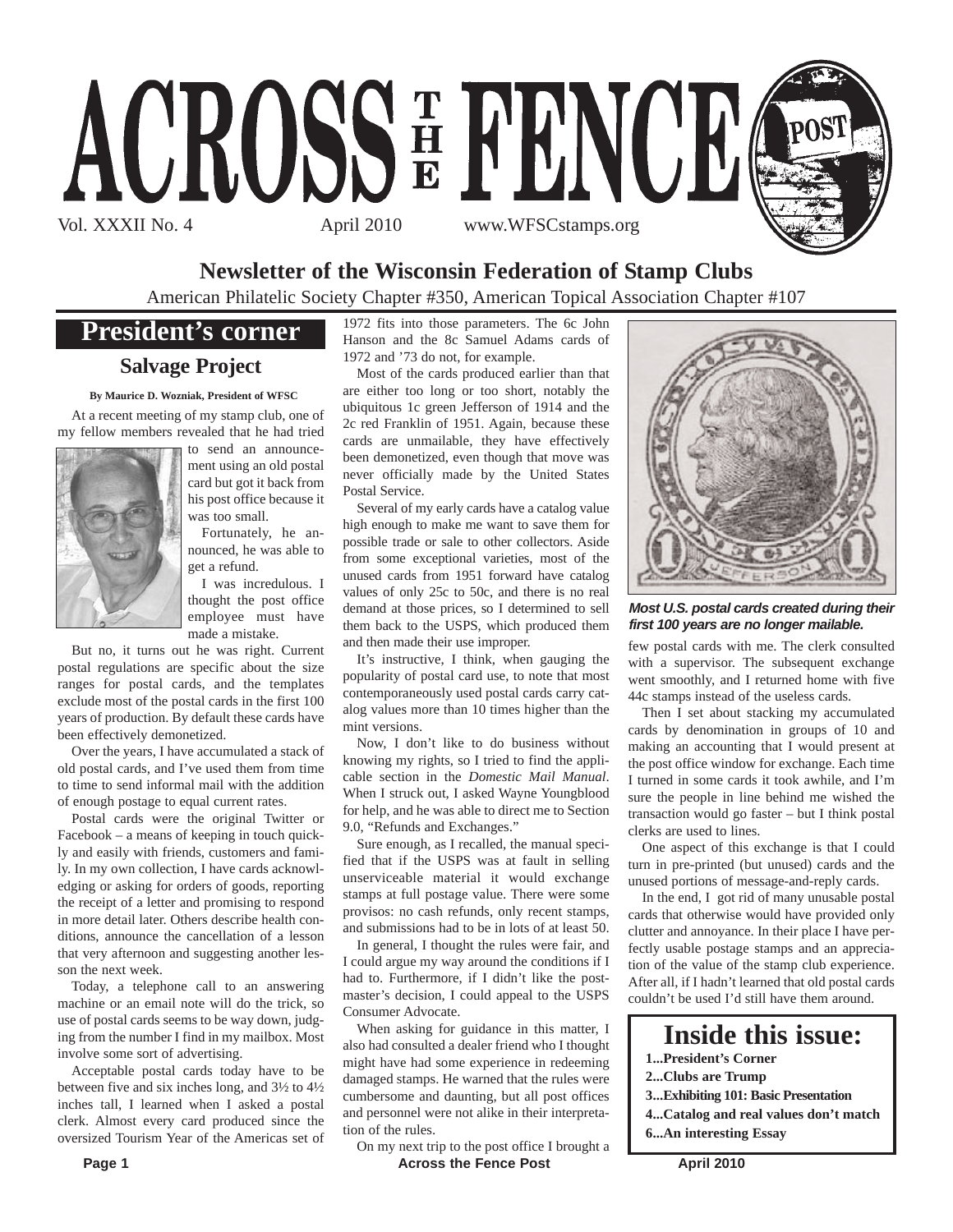#### **Clubs are Trump**

**By Maurice D. Wozniak, President of WFSC**

Giving members a chance to acquire items for their collections is a sure-fire way to build attendance at meetings. Many clubs purchase large "mystery boxes" from dealers and then break down the contents into lots for club auctions. **Central Wisconsin Stamp Club**, Plover and Wisconsin Rapids, might have 50 lots with a catalog value exceeding \$1,000, for example. The proceeds then can be used to buy another lot and pay for other club activities.

Some, such as the **Northwoods Philatelic Society**, Iron Mountain, Mich., encourage members to add their own items to the mix. The club has tried to keep the length of the auction under control by limiting members to five personal lots, reducing the opening bids asked, and not having reverse "Dutch auctions" when lots get no interest.

**Badger Stamp Club**, Madison, has a members' auction at most of its meetings.

Another source of philatelic items for members is a Dealers Night, at which club members who also act as dealers bring items from their

#### *Getting club information into* **ATFP**

To make sure your stamp club's activities and information are noted in the "Clubs are Trump" section of *Across the Fence Post*, please send newsletters or other information to President Maurice Wozniak, 1010 Berlin St., Waupaca, WI 54981 (mwoz@live.com). Submissions of club news may be sent

directly to the editor.

stock for sale. **Badger**, the **Outagamie Philatelic Society**, Appleton, and **Waukesha County Philatelic Society**, Waukesha, do this as well. Ahead of time, members are encouraged to ask for specific areas or items in which they are interested.

A business meeting and perhaps a short program would be appropriate at these "transaction" meetings, but the acquisition and exchange of philatelic items are the main focus.

#### **\* \* \***

#### **Program ideas**

A **Badger Stamp Club** member presented a program on *Graf Zeppelin* and *Hindenburg* covers and memorabilia.

The **Northwoods Philatelic Society**, Iron Mountain, Mich., filled out ballots for the annual stamp popularity poll by *Linn's Stamp News*. It's an interesting and appropriate way to use a club meeting.

#### **\* \* \***

#### **What others are doing**

The **Kettle Moraine Coin and Stamp Club**, West Bend, celebrated the 46th anniversary of the club and the 20th anniversary of its Ben Franklin youth club. The youngsters presented a program on the scope and direction of their interest in the hobby.

Rob Henak is trying to reconstruct records and artifacts of the **Milwaukee Philatelic Society**, many of which had been lost. He pleaded in the club's newsletter, "It would help tremendously if others with older M.P.S. items could provide me with photographs, scans or

photocopies and some explanation or background about the items."

Carol Schutta, M.P.S. secretary and newsletter editor, commented, "Each and every stamp I wrote about [to introduce new issues in the newsletter] taught me a lot of history. I hope you got something out of these articles too."

A member of **Central Wisconsin Stamp Club**, who was on a Caribbean cruise when the Haiti earthquake hit, told members that crew members scurried around checking the lifeboats in case of a subsequent tsunami, but one did not occur.

#### **\*\*\***

*Information for "Clubs Are Trump" is gathered from club newsletters. Please send newsletters to Maurice D. Wozniak, 1010 Berlin St., Waupaca WI 54981.*

#### *Across the Fence Post* **Ad Rates (revised 1/06)**

| Type Size                                          | Commercial | Club    |
|----------------------------------------------------|------------|---------|
|                                                    | Rate       | Rate    |
| A Full page $(7\frac{1}{4}x(9\frac{1}{2}x))$       | \$42.00    | \$33.75 |
| B Half page $(7\frac{1}{4} \times 4\frac{3}{4})$   | \$26.25    | \$21.00 |
| C Large $\frac{1}{4}$ page $(4 \frac{3}{4} x 6'')$ | \$20.50    | \$16.50 |
| D Medium $\frac{1}{4}$ page                        | \$14.75    | \$11.75 |
| $(4\frac{3}{4}$ " x 3 $\frac{3}{4}$ ")             |            |         |
| E $1/8$ page $(2\frac{1}{4}$ " x $3\frac{3}{4}$ ") | \$7.50     | \$6.00  |
| F Econo Ad $(2\frac{1}{4}$ " x $2\frac{3}{4}$ ")   | \$3.75     | \$3.00  |
| G Reduced Business Card                            | \$2.75     | \$2.25  |
| $(2\frac{1}{4}$ " x 1 $\frac{1}{4}$ ")             |            |         |
| H Back page $(7\frac{1}{4}$ " x 9 $\frac{1}{2}$ ") | \$57.75    | N/A     |
| <i>Please make checks payable to :W.F.S.C.</i>     |            |         |

## **Wisconsin Federation of Stamp Clubs officers** *Across the Fence Post* is the official publication of stamp Clubs, Inc., a

#### PRESIDENT Maurice D. Wozniak

1010 Berlin St. Waupaca, WI 54981 715-258-2025 mwoz@live.com

#### VICE PRESIDENT Jim Stollenwerk

1020 Hazelwood Court West Bend WI, 53095 Home: 262-306-0829 Cell: 262-305-1483 jsastollen@charter.net

#### **SECRETARY**

Judy Essig jdyessig@hnet.net

#### TREASURER

Charles H. Green 5199 Bittersweet Lane Oshkosh WI 54901-9753 920-426-1066 bgreen9001@yahoo

#### VP YOUTH DIVISION

MaryAnn Bowman P.O. Box 1451 Waukesha, WI 53187

#### Al Marcus maram@tds.net

NE REGION VP

Green Bay Phil. Soc. Northwoods Phil. Soc. (Iron Mountain) Outagamie Phil. Soc. Wisc. Postal Hist. Soc.

#### EAST CENT. REGION VP Vern Witt

Fond du Lac Stamp Club Kettle Moraine Coin & Stamp Club Manitowoc Phil. Soc. Oshkosh Phil. Soc. Sheboygan Stamp Club

#### SW REGION VP Valerie Cook

Badger Stamp Club Baraboo Stamp Club Janesville Stamp Club Monroe Stamp & Postcard Club

#### SOUTH CENTRAL REGION VP Art Gaffney

stehlee@aol.com Waukesha County Phil. Soc.

#### SE REGION VP Art Schmitz

pescador@milwpc.com Am. Top. Assn. (Chap. 5) North Shore Phil. Soc. (Milw.) Northwestern Mutual Stamp Club Polish American Stamp Club Wauwatosa Phil. Soc. American Air Mail Soc. (Billy

Mitchell Chapter)

Italian American Stamp Club

#### CENTRAL REGION VP Mike Lenard

mjlenard@aol.com Central Wisc. Stamp Club Chippewa Valley Stamp Club Northwoods Stamp & Coin

Wisconsin Valley Phil. Soc.

the Wisconsin Federation of Stamp Clubs, Inc., a 501c3 non-profit organization. WFSC also is a life member of the APS (since 1953). For more information about WFSC, please contact the Central Office.

AFTP is published monthly September through April, and every other month May through August (10 issues per year). News of Wisconsin collectors, club news and gratis original philatelic features are welcomed. The editor accepts submissions in any format, but prefers email if possible. Editor reserves the right to make editorial changes to submitted copy.

Material appearing in AFTP not carrying an individual copyright notice may be reproduced only by not-for-profit organizations, provided the author(s) and AFTP receive credit or attribution. All materials carrying an individual copyright notice are the sole property of the author(s).

Unless explicitly stated by an officer in conjunction with official WFSC business, opinions expressed by the editor or individual authors are not necessarily endorsed by the WFSC.

Submission deadlines for editorial and avertising materials are for the 1st of the month preceding month of publication (i.e. Jan. 1 for Feb. issue).

All show calendar information, along with all other editorial matter and listings, should be sent to: Wayne L. Youngblood, Editor ATFP, P.O. Box 111, Scandinavia WI 54977-0111. (youngblood@tds.net) phone: 715-467-4416.

Advertising material and payment should be sent to Dave Carney, Advertising Manager, AFTP, P.O. Box 55, Kimberly, WI 54136-0055. (dcarneyl@new.rr.com) phone: 920-687-9077. For a complete list of advertising rates and policies (display, classified and listings), request a copy from the advertising manager.

Germany Phil. Soc. (Chap. 18) Milwaukee Phil. Soc.

# Club (Rhinelander)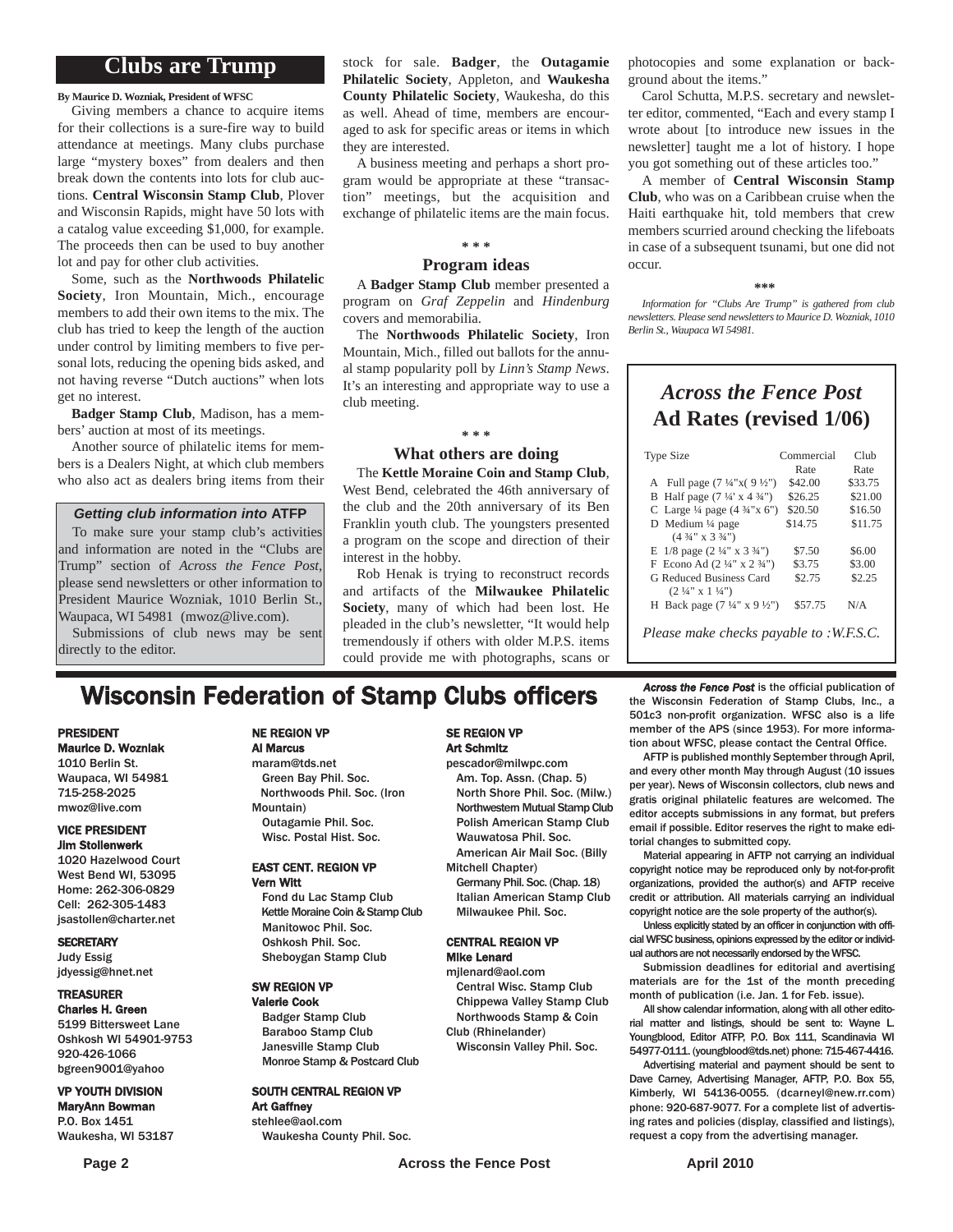# *Exhibiting 101: BASIC PRESENTATION*

#### *By Robert R. Henak*

My last couple of articles provided an overview of the types of exhibiting categories that are available and discussed considerations in choosing an appropriate subject for your exhibit. This article will begin addressing general issues of presentation applicable, regardless of the type of exhibit or topic chosen.

Presentation consists of the clarity and overall aesthetic balance or appearance of your exhibit in the frames. Presentation is but one factor considered by the judges in assessing an exhibit's medal level. I will address the others – plan, treatment, knowledge, research, condition and rarity – in future articles.

Presentation is not supposed to count for much in assessing the final medal level. Although presentation is given greater weight in youth exhibits, it is only supposed to represent 20% of the adult medal level in Wisconsin Federation of Stamp Club shows such as Wiscopex. On the national level, presentation is supposed to account for a mere 5% of the final award. Still, if an exhibit is unattractive, neither the judges nor the public will want to spend much time trying to discover whatever positive attributes it may have, and that could have a significant impact on the award.

On the other hand, these should be the easiest points to earn. Nearly everyone has a computer today, and word processing programs make putting together a neat, attractive exhibit a cinch. There is little excuse for a sloppy exhibit that looks like it was lettered and mounted by a three-year-old with Elmer's glue, unless, of course, the exhibitor is a three-yearold. (But even then, glue should come nowhere near the exhibit or your philatelic material).

No matter what category it falls within, a philatelic exhibit physically is made up of three parts: the philatelic material (stamps, covers and other items), the writeup or explanation of the material and the stuff that holds it all together the paper, mounts and sleeves).

Presentation in regards to philatelic material concerns how it is mounted on the page, not the appearance of the item itself. Evaluation of the intrinsic appearance of the material falls within a different criteria. Thus, concerns about how well centered a stamp may be, how blurred the cancel or how ratty a cover is are issues for consideration under the condition criteria rather than presentation.

Under presentation, judges are to consider such things as whether items are mounted straight, and whether the page (and the exhibit as a whole) has an attractive balance between philatelic material, writeup and "white space."

The writeup should be the minimum necessary to explain what the items show, to move the story along and to demonstrate the exhibitor's own research and philatelic knowledge. This is an exhibit, not an academic treatise. The emphasis must be on the philatelic material.

If you find that your writeup consistently consumes more space than your material, there is too much writeup. Proper sentences are not necessary, and most adjectives should be avoided. As Sgt. Joe Friday used to say on *Dragnet*, "just the facts."

Although it is the writeup and philatelic material that tells an exhibit's story, do not feel the need to cover every square inch of the





*Exhibit pages should feature a balance between items and writeup, with not too much of either.*

exhibit page. White space is necessary to provide your material some breathing room. While exhibitors debate European vs. American styles of exhibiting, with European exhibitors tending to fill much more of the page, too much material just creates an unattractive, cluttered look that distracts from your material and story line.

At the same time, too much white space is no good either. Unless it is of extreme importance, mounting a single small-size cover – or worse, a single stamp – on a page rarely is justified. Regular No. 6 covers, such as modern first-day covers, generally can be mounted two to a page with writeup, although smaller covers sometimes can fit three to a page with no overlap.

If only part of a cover is important to your story, covers or other material can be overlapped or even "windowed," where the exhibit page is slit and the cover inserted so that only part of the cover shows, with the remainder behind the page. This technique often is used when only the stamp and cancel or the meter strip are necessary to the exhibit. It also works where the rest of the cover is either so ugly or clearly philatelic in origin that the exhibitor would lose points by showing the whole thing. In either event, do not just cut the important parts off of the cover!

Including some overlap, windowing, tripling up on a page, or the occasional No. 10 cover mounted diagonally helps avoid the "railroad track" appearance of multiple pages, each with two covers mounted one directly above the other. Although some old-time judges object to diagonal mounting of larger covers to fit onto a 8½- by 11-inch page, it is fully acceptable by modern standards, and much preferable to mounting them vertically.

Next month, more on presentation.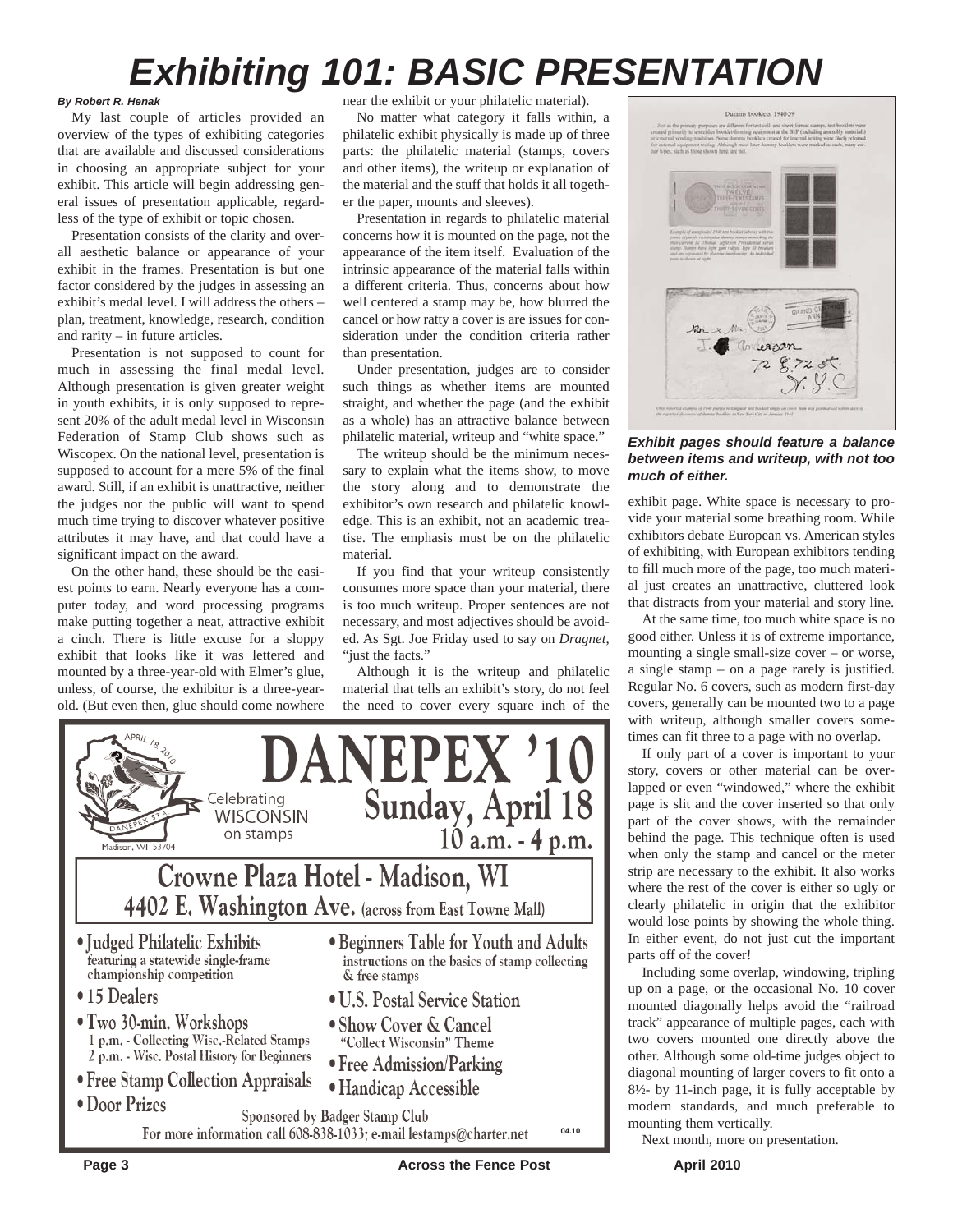# *Catalog and real values don't necessarily match*

*Wayne L. Youngblood*

A stamp catalog serves many functions to dealers and collectors. Arguably, the most important of these is as an identifier, showing

stamp designs and characteristics, watermarks, perforation measurements and other important features. Stamp catalogs also contain a great deal of other important collecting information such as release dates of stamps, some errors and varieties for various issues, territorial and statehood dates, postal rates and more. But these useful bits are not why most collectors and dealers immediately reach for a catalog.

Stamp catalogs also contain values.

Catalog values, easily the most controversial function of a catalog, are highly important. However, they are intended only as a broad general guide, based on historical performance and not as an indisputable voice from above.

Unlike precious metals, stamps have no real or inherent value. Their value is determined solely through the laws of supply and demand, condition and desirability to collectors. As such, any stamp's value can rise or fall over time, without the added factors of condition, centering or a host of others.

Because there are so many factors to be taken into consideration in the valuation of a stamp, today's stamp catalog should be viewed as the "red book" for pricing purposes, and collectors should be aware that catalog value does not dictate a stamp's ultimate worth. In fact, the 20c minimum value used by Scott does not mean any of those stamps is actually worth 20c. It simply gives a nominal value that helps to pay for someone's time to price them.

Regardless of what any catalog says, a supe-

rior stamp will always bring a superior price (sometimes many multiples of catalog), a substandard stamp will always bring a low price (usually a small percentage of catalog) and most lower- to mid-range stamps are highly negotiable in their actual value.

Early stamp catalogs were never intended for reference. They were simply dealers' price lists that took on significance through collector use.

Some catalogs, such as Brookman, still serve that function. With this in mind, you can safely assume that values given in most catalogs are closer to the retail asking price than an actual estimate of what a collector could expect to receive for his or her stamps if selling them to a dealer or another collector.

When a collector decides to sell a collection, he or she is often disappointed by the net value of his or her holdings. This is because there is a large disparity between what a collector has

> learned from catalog values and what a dealer can afford to pay – particularly if most of the stamps contained in the collection are relatively common and may sit idle in a dealer's stock for months or

> > even years. When collections or large lots of stamps are sold at auction, the net price is almost always considerably much lower than catalog value. This

is because a collection must be "mined" by the purchaser (dealer or collector) to yield the greatest value.

There are many factors involved in determin-

ing the true value of a stamp. First and foremost to be considered is condition and centering.

Depending on what catalog you use, stamps are valued in different grades. For many years the Scott catalog valued stamps in the grade of F-VF, meaning a stamp was reasonably well-centered within normal-sized margins but not perfect. A few years ago Scott chose to reassign values to stamps in the grade of VF. While this move appeared to make the value of stamps increase it did not. An F-VF stamp with a retail valuation of \$10 was still worth about \$10 when the catalog value for a VF stamp went to \$15.

Figure 1 shows two VF examples of U.S.

Scott 11. The imperforate 3c 1851 is notorious for having very small margins, so finding a well-centered example with four full frame lines constitutes VF grading. Although both stamps are relatively well-centered examples with four full frame lines, only the left stamp would likely command close to its current \$15 catalog value. Why? Which stamp would you rather own? The relatively light and unobtrusive cancel on the

stamp at left makes it far more desirable than the heavily canceled stamp at right (which would probably sell for about \$5).

The two stamps shown in Figure 2 feature F-VF and Fine centering, respectively. Although neither one would net the full catalog value, both are reasonably lightly canceled and are

more visually appealing than the higher-graded stamp shown at right in Figure 1. The retail price of these two items would probably be in the neighborhood of \$5 and \$4, respectively.

Keep in mind, though, that a dealer's buying price would be considerably lower. Because the 3c 1851 is still a relatively common stamp despite its age, large quantities of them are still sold wholesale at prices ranging from \$2-\$4 each for F-VF and better copies. Stamps with low catalog values often aren't even factored into the value of a collection when a dealer is buying. This does not mean that those stamps are worthless, but it does mean that a dealer's time is valuable and is a factor in determining a price.

But grade and condition aren't the only factors in determining value. Even damaged stamps with significant plate varieties, fancy cancels, early uses, scarce shades or other desirable factors (either individual or combined) can enhance the value of a stamp greatly, some-

times multiplying the value of an item by multiples.

For example, the stamp shown in Figure 3, a used copy of the 5c Zachary Taylor Bank Note issue of 1879 is worthwhile as an individual item, and catalog value has no bearing on it whatsoever. Its current catalog value is \$25.

Due to the massive size of the margins and nearly XF centering, this particular stamp could retail for anywhere between \$75 and \$200 – or more. This is simply because it is so unusual to find a stamp this large and so well centered. Even a similar stamp with a minimal 20c catalog value would be worth anywhere from \$10-\$50, and would almost

assure a dealer of a sale at that price.

The point is that catalogs can only hope to serve as a very general guide to the valuation of stamps, based on their past performance.

The concern that catalog values are overly inflated is often voiced, but even if catalog editors tried to follow market conditions as closely as possible, catalog values would probably still be higher than dealer retail prices. Because of the competitive nature of our hobby's business side, it sounds good for dealers to be able to offer quality stamps at some percentage under catalog value.

In addition, because the neighborhood stamp store has all but disappeared, stamp dealers are competing with other dealers across the nation and all over the world (via internet) for the same customers.

Therefore, with the exception of scarce or superior material, discount after discount from catalog value is seen, making the present-day stamp market much more of a true supply and demand market.



*Figure 1. Both of these used copies of Scott 11 are graded with VF centering. Only the stamp at left would sell close to*

*catalog value.*

**INSSEDSUMO** 

*Figure 2. These two copies of No. 11, graded F-VF and F, respectively, would likely sell for more than their higher-graded counterpart at right in Figure 1. They simply look nicer.*



*Figure 3. Catalog value has absolutely no bearing on the value of this stamp, which is freakishly large and would sell for many multiples above its \$25 valuation.*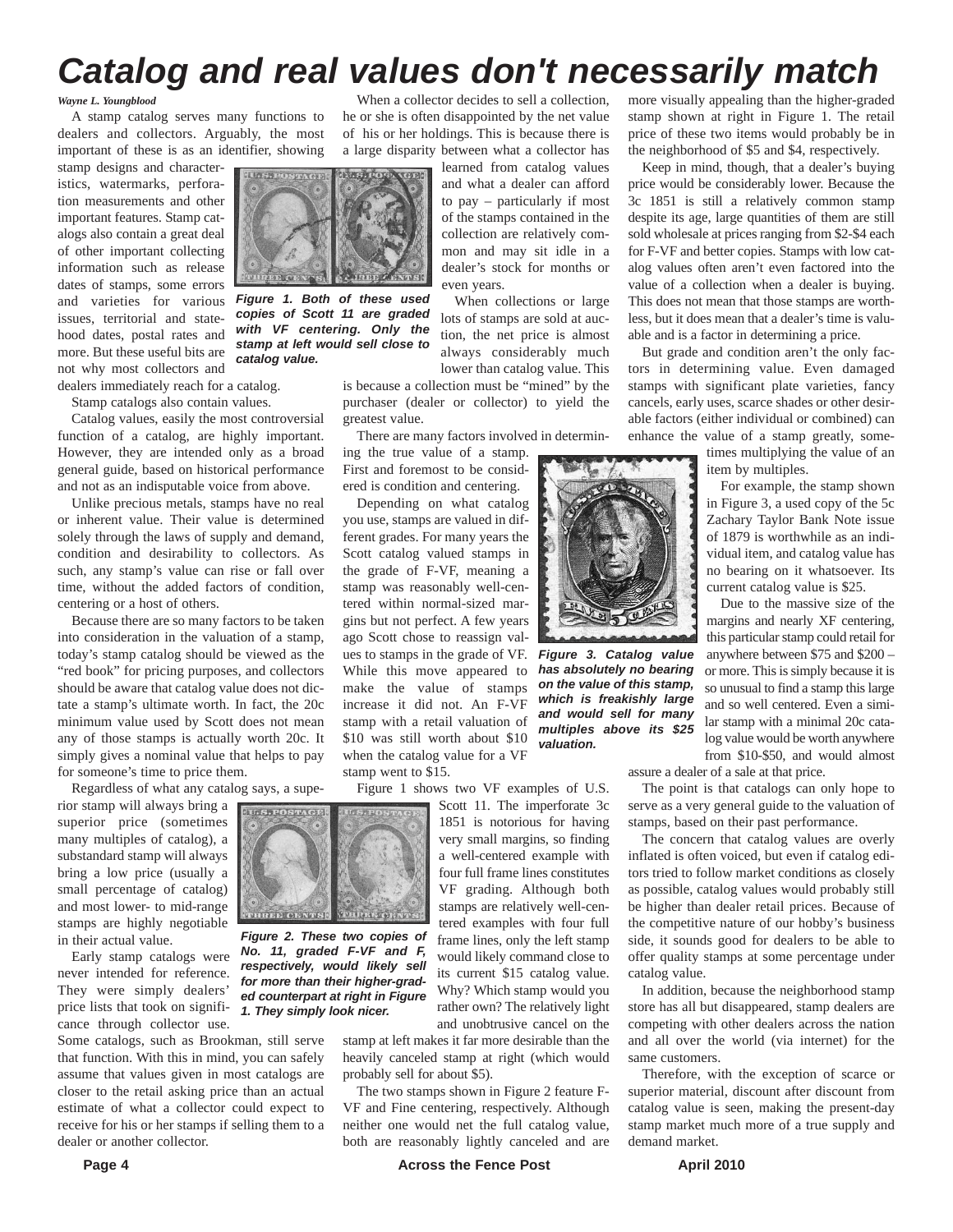# Eastern Auctions Ltd.

Canada's most trusted auction house

In addition to our award winning Public Auction catalogues, we offer interested collectors several other stamp buying opportunities on a regular basis.

We would like to introduce you to our Eastern Mail Sales-a listing of several thousand accurately described lots. These lots cover the whole range of philatelic collecting interests, from single stamps to complete collections with everything in between.

Our mail sales are published about seven times a year Take the time to

peruse one and we are confident you will find many desirable items wor-

thy of your collection.

Please contact us for your complimentary copy of our next sale.

Eastern Auctions Ltd., Box 250, Bathurst NB E2A 3Z2

**Attention Stamp Club Presidents:** 

Would your club benefit from additional membership?

Would your club be able to offer more engaging programmes if your Treasurer's Report was further in the Black?

Eastern Auctions is starting a new incentive program to help Local Stamp Clubs increase membership as well as improve their balance sheets.

Please contact Bill Burden@easternauctions.com for further information.